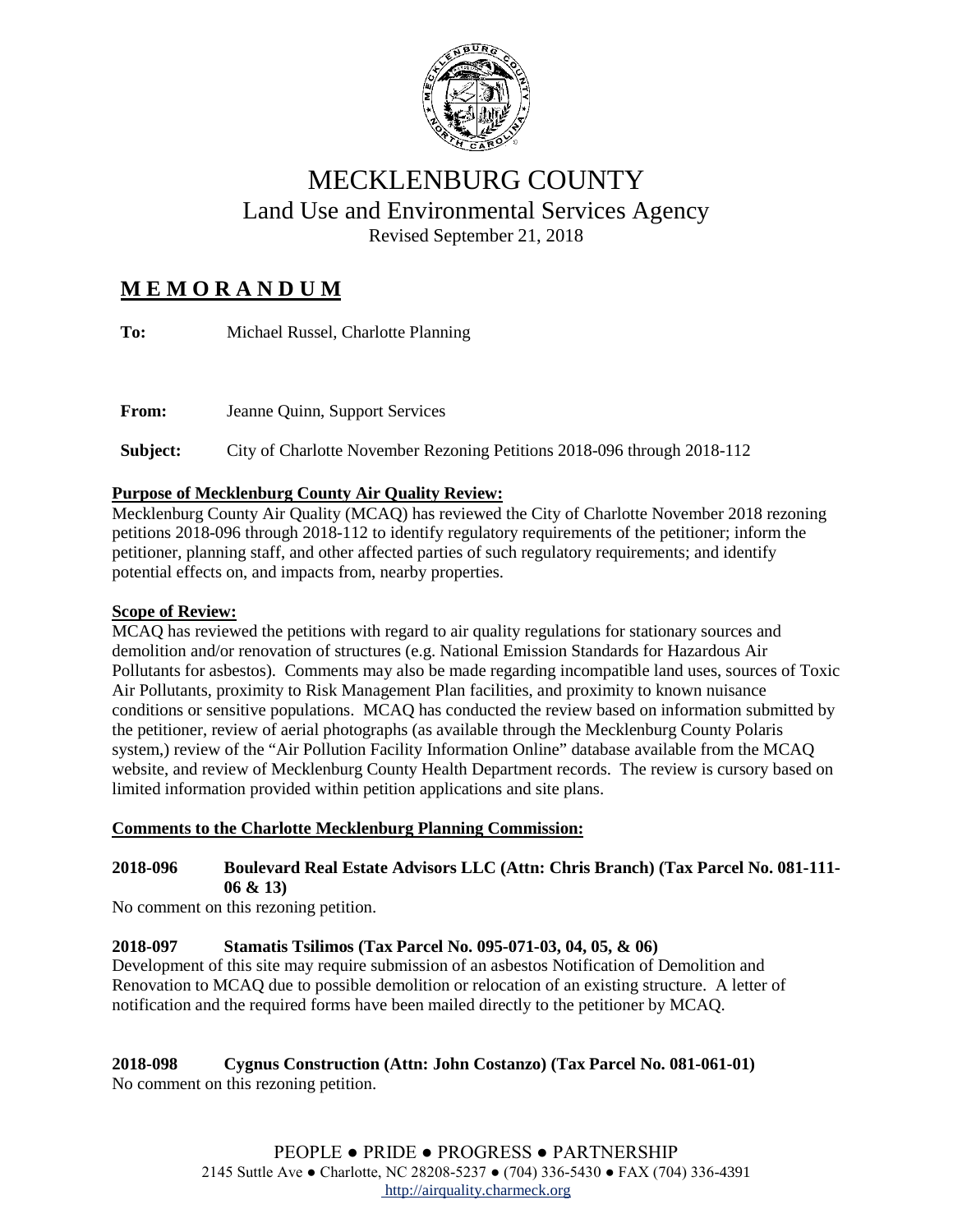### **2018-099 Shea Homes (Attn: Mike Shea) (Tax Parcel No. 091-091-04, 05, 34, & 35)**

Development of this site may require submission of an asbestos Notification of Demolition and Renovation to MCAQ due to possible demolition or relocation of an existing structure. A letter of notification and the required forms have been mailed directly to the petitioner by MCAQ.

#### **2018-100 Selwyn Property Group, Inc. (Attn: Patrick Pierce) (Tax Parcel No. 181-061-12, 13, 14, 15, & 16)**

Development of this site may require submission of an asbestos Notification of Demolition and Renovation to MCAQ due to possible demolition or relocation of an existing structure. A letter of notification and the required forms have been mailed directly to the petitioner by MCAQ.

## **2018-101 Llewellyn Development (Attn: Terrence Llewellyn) (Tax Parcel No. 231-054-05)**

Development of this site may require submission of an asbestos Notification of Demolition and Renovation to MCAQ due to possible demolition or relocation of an existing structure. A letter of notification and the required forms have been mailed directly to the petitioner by MCAQ.

## **2018-102 Audies Moore (Tax Parcel No. 065-125-15)**

The proposed project may be subject to certain air quality permit requirements in accordance with Mecklenburg County Air Pollution Control Ordinance Section 1.5200 - "Air Quality Permits." A letter of notification and copy of the regulations will be mailed directly to the petitioner by MCAQ.

#### **2018-103 Griffin Industrial Realty (Attn: Scott Bosco) (Tax Parcel No. 025-271-04, 05, 06, 07, 08, & 09)**

Development of this site may require submission of an asbestos Notification of Demolition and Renovation to MCAQ due to possible demolition or relocation of an existing structure. A letter of notification and the required forms have been mailed directly to the petitioner by MCAQ.

The proposed project may be subject to certain air quality permit requirements in accordance with Mecklenburg County Air Pollution Control Ordinance Section 1.5200 - "Air Quality Permits." A letter of notification and copy of the regulations will be mailed directly to the petitioner by MCAQ.

## **2018-104 Pal-A-Roos Properties, LLC (Attn: Dianna J. Horney) (Tax Parcel No. 027-251-57 & 58)**

No comment on this rezoning petition.

## **2018-105 Greg Godley (Tax Parcel No. 083-163-14)**

Development of this site may require submission of an asbestos Notification of Demolition and Renovation to MCAQ due to possible demolition or relocation of an existing structure. A letter of notification and the required forms have been mailed directly to the petitioner by MCAQ.

The proposed development is likely to require the use of heavy duty diesel equipment ( $\geq$ 25 hp) and is located adjacent to a population sensitive to air pollution (e.g. hospital, clinic, retirement facility, school, daycare). Diesel exhaust may pose health risks to these sensitive populations. Therefore, MCAQ recommends that during construction the petitioner use diesel equipment that meets EPA Tier 4 emission standards, the cleanest equipment available. Using the cleanest equipment available will minimize air pollution thereby minimizing health impacts to the surrounding communities. A letter communicating this recommendation has been mailed directly to the petitioner by MCAQ.

## **2018-106 Lincoln Harris, LLC (Attn: Brett Phillips) (Tax Parcel No. 177-063-05)**